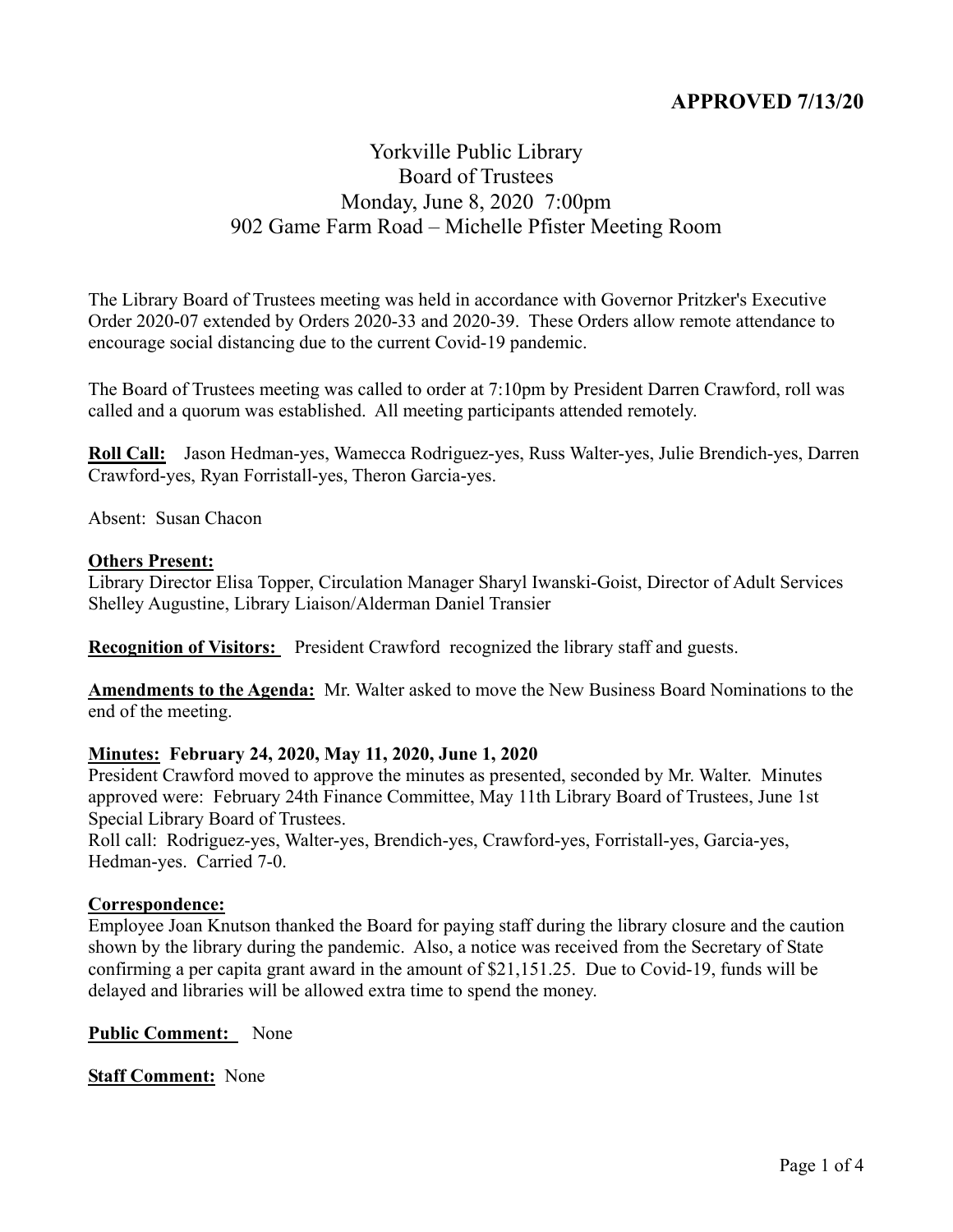## **Report of the Treasurer:**

### **Financial Statement**

President Crawford briefly reviewed the report and asked about the expense for the Breakout Education Kit. It is a children's program and the cost was absorbed by the Friends.

#### **Payment of Bills**

It was moved and seconded by Trustees Walter and Garcia, respectively, to pay the bills as follows:

\$19,685.99 Accounts Payable

\$58,963.11 Payroll

\$78,649.10 Total

Roll call: Walter-yes, Brendich-yes, Crawford-yes, Forristall-yes, Garcia-yes, Hedman-yes, Rodriguezyes. Carried 7-0.

### **Report of the Library Director:**

Ms. Topper shared the following:

- 1. Curbside service began last week, thanked Sharyl and her staff and Managers.
- 2. Curbside service info posted by Shelley on YouTube, also press release in *Kendall County Record*.
- 3. Have 4 sneeze guards with total of 9 needed, received gloves, masks and cleaning supplies.
- 4. Virtual summer reading program started June 1.
- 5. Had 6 staff resignations for various reasons, an ad will be placed in *Record.*
- 6. Working on Illinois Public Library annual report due at end of month, required by state.
- 7. Staff has requested to postpone ice cream social from September to April.

### **City Council Liaison:** None

#### **Standing Committees:**

A Policy Committee meeting was held prior to this meeting regarding a Staff Health Policy which will be discussed under New Business.

#### **Unfinished Business:**

## **Approve Surge Protector Part**

President Crawford showed photos of the surge protectors that need to be replaced. The city will perform the labor at no cost and the cost of one protector is \$1,471.68 and two are needed. Mr. Crawford made a motion to purchase two and Mr. Walter seconded. Roll call: Forristall-yes, Garciayes, Hedman-yes, Rodriguez-yes, Walter-yes, Brendich-yes, Crawford-yes. Carried 7-0.

## **E-Rate Update & Discussion**

Mr. Walter gave an update for this item. The funding has been approved for the internet increase starting July 1<sup>st</sup> and for the upgrade of library wireless and network. The money can be spent anytime after July lst, 2020 and before July 21, 2021 but, the work will not be done until the library re-opens. Funding will go directly to Comcast and the library will only receive the amount of the difference the library must pay. Mr. Walter will do a speed test of the modem after the work is done.

#### **New Business:**

## **Manager's Vacation Extension**

The Library Director and Managers have requested an extension to the end of the calendar year in which to use their vacation. Normally it must be used by their anniversary date, but the pandemic has affected this. A rollover was also discussed, however, Ms. Topper said payouts would be required if an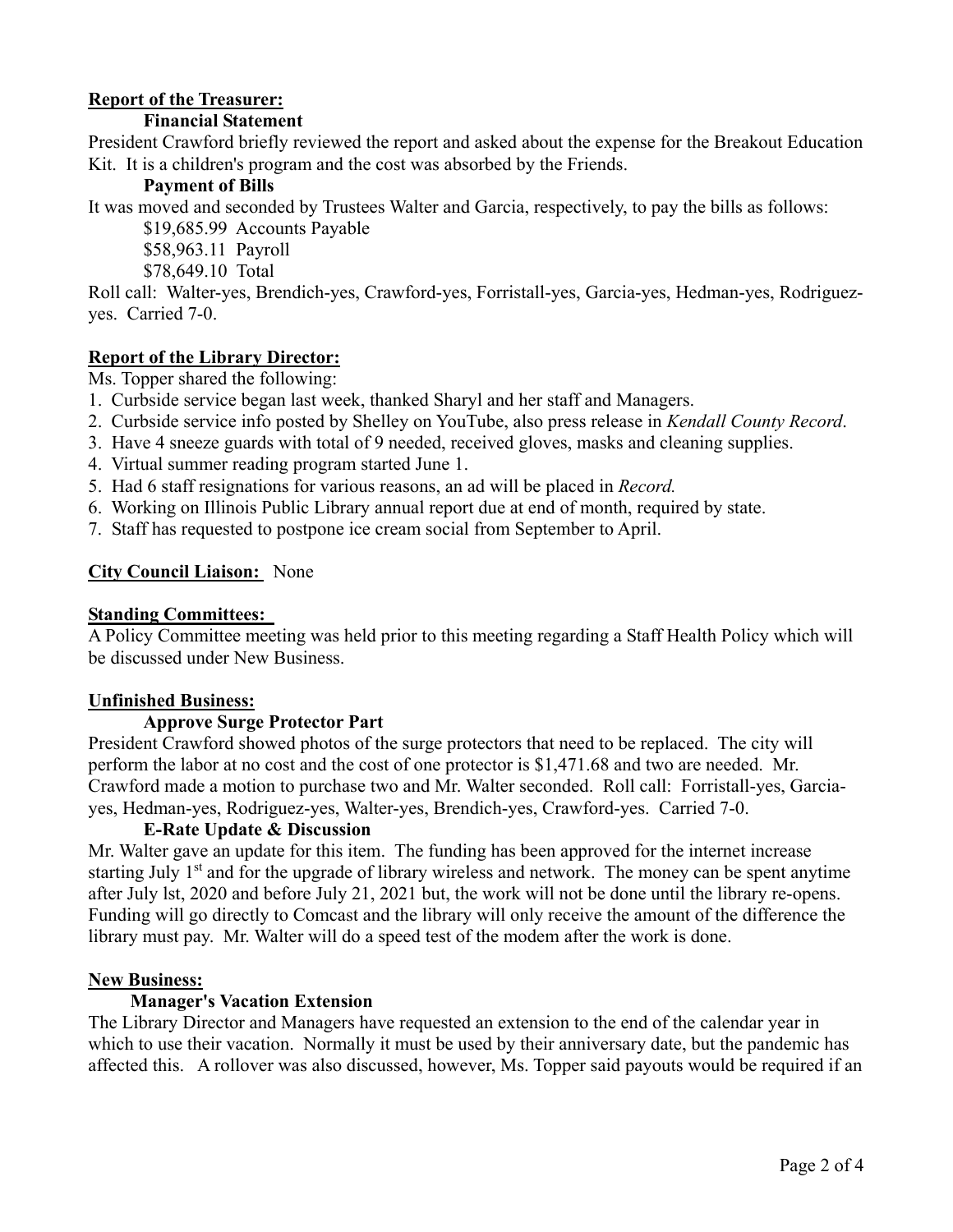employee left. President Crawford made a motion to extend the vacation time by 3 months for each affected employee and Ms. Garcia seconded.

Roll call: Forristall-yes, Garcia-yes, Hedman-yes, Rodriguez-yes, Walter-yes, Brendich-yes, Crawfordyes. Carried 7-0.

## **Staff Health Policy**

The Policy Committee met prior to this Board meeting to discuss what employees can expect when they return to work during the Covid-19 pandemic. Pre-shift health screenings are recommended and additional guidelines are outlined in the proposed Health Policy. President Crawford moved to adopt the Staff Covid Reactivation Policy/Health Policy and Trustee Garcia seconded. Roll call: Garcia-yes, Hedman-yes, Rodriguez-yes, Walter-yes, Brendich-yes, Crawford-yes, Forristall-yes. Carried 7-0.

### **Plans for Reopening**

Ms. Topper has a draft plan for re-opening under Phase 4 of the Governor's plan estimated to occur at the end of June. She suggested re-opening the library on July  $6<sup>th</sup>$  or  $13<sup>th</sup>$  which would include limited hours of operation possibly 12-6 Monday through Friday. She briefed the Board on opening dates for some other libraries and said none are opening full time hours at this time. She is considering how to limit a 1-hour stay, 1-hour computer times, to not allow children and disinfecting protocols. Ms. Iwanski-Goist reported curbside delivery was met with very positive feedback and library staff is helping to reserve books for patrons who need assistance. RAILS will not start delivering books until the end of June. Returned books are being quarantined for 7 days. The number of books checked out is not being limited at this time. A UV lamp/sanitizer was also briefly discussed, but the cost is prohibitive.

Staff will sanitize their immediate areas throughout the day. Supplies for disinfecting and cleaning have been purchased and it was suggested hiring someone to wipe down surfaces/handles etc. during the day. Ms. Topper will consider college/high-school students and past employees. All will be hired under the Library Clerk description, cross-trained and work up to 19 hours weekly. Members of the Friends group may also be considered for the greeter position and would provide maturity to handle situations and enforce mask rules. Ms. Topper said she and the Managers will assume the greeter position in the first few days. Ms. Rodriguez noted that many students and student groups need volunteer hours and might be able to help.

Signage will be posted in the window about new rules. Ms. Garcia suggested tape on the floor by circulation to help with social distancing. Ms. Rodriguez also noted that taxes are due July 15th and many people use the library to print documents. It was noted that curbside service will continue after the library opens. Great flexibility will be needed in the employees as things change.

The Board agreed on July  $13<sup>th</sup>$  as the re-opening date with hours from 12-6. The Managers will work full shifts. Mr. Hedman suggested a second meeting before the regular July Board meeting to finalize re-opening details and it was decided to meet via Zoom on July 1 at 7pm for a Special Board meeting.

## **Nomination of Board Officers**

The following is the slate of officers:

| President:      | Darren Crawford & Russ Walter |
|-----------------|-------------------------------|
| Vice-President: | Theron Garcia                 |
| Secretary:      | Wamecca Rodriguez             |
| Treasurer:      | Susan Chacon                  |